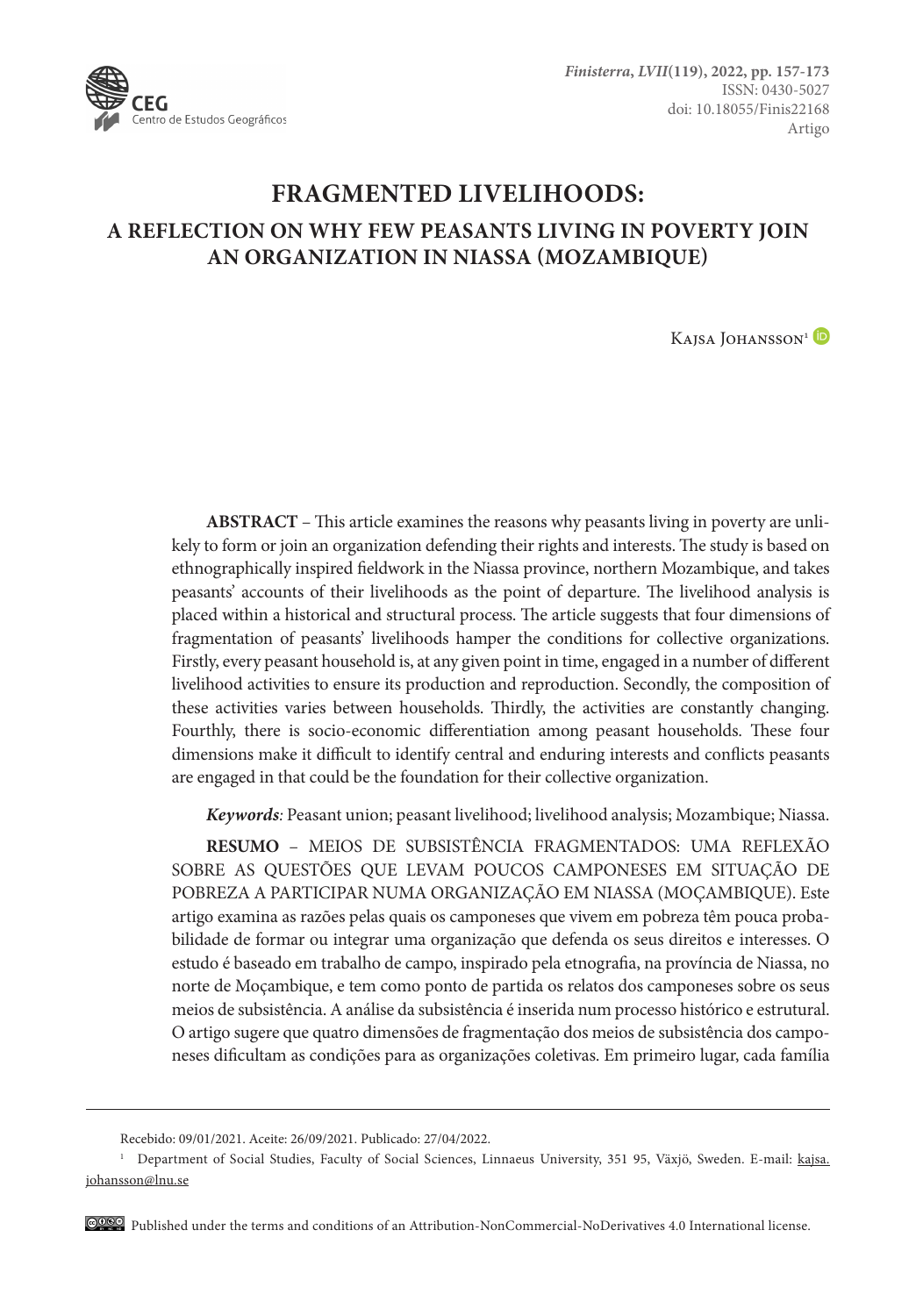camponesa está, em qualquer momento, envolvida em várias atividades de subsistência diferentes para garantir a sua produção e reprodução. Em segundo lugar, a composição dessas atividades varia entre as famílias. Em terceiro lugar, as atividades mudam constantemente. Em quarto lugar, há diferenciação socioeconómica entre as famílias camponesas. Estas quatro dimensões tornam difícil a identificação dos interesses e conflitos centrais e duradouros em que os camponeses estão engajados e que poderiam constituir a base da sua organização coletiva.

*Palavras-chave:* União de camponeses; meio de vida camponês; análise de meio de vida; Moçambique; Niassa.

**RÉSUMÉ** – MOYENS DE SUBSISTANCE FRAGMENTÉS: UNE RÉFLEXION SUR LES QUESTIONS QU'AMÈNENT PEU DE PAYSANS EN SITUATIONS DE PAUVRETÉ À REJOIDRE UNE ORGANISATION À NIASSA (MOZAMBIQUE). Cet article examine les raisons pour lesquelles les paysans vivant dans de situations de pauvreté ont peu de chances de former ou de rejoindre une organisation défendant leurs droits et intérêts. L'étude est basée sur un travail de terrain d'inspiration ethnographique dans la province de Niassa, au nord du Mozambique, et s'appuie sur des comptes rendus des paysans sur leurs moyens de subsistance. L'analyse des moyens de subsistance s'inscrit dans un processus historique et structurel. L'article suggère que quatre dimensions de la fragmentation des moyens de subsistance des paysans entravent les conditions pour les organisations collectives. Premièrement, chaque foyer paysan est, à un moment donné, engagé dans un certain nombre de différentes activités de subsistance pour assurer la production et la reproduction. Deuxièmement, la composition de ces activités varie selon les ménages. Troisièmement, les activités changent constamment. Quatrièmement, il existe une différenciation socio-économique parmi les ménages paysans. Ces quatre dimensions rendent difficile l'identification des intérêts et conflits centraux et durables dans lesquels les paysans sont engagés et qui pourraient être la fondation de leur organisation collective.

*Mots clés:* Union paysanne; moyens de subsistance paysans; analyse des moyens de subsistance; Mozambique, Niassa.

**RESUMEN** – MEDIOS DE VIDA FRAGMENTADOS: UNA REFLEXIÓN SOBRE POR QUÉ POCOS CAMPESINOS QUE VIVEN EN LA POBREZA SE UNEN A UNA ORGANI-ZACIÓN EN NIASSA (MOZAMBIQUE). Este artículo examina las razones por las que es poco probable que los campesinos que viven en la pobreza formen o se unan a una organización que defienda sus derechos e intereses. El estudio se basa en un trabajo de campo de inspiración etnográfica en la provincia de Niassa, en el norte de Mozambique, y toma como punto de partida, los relatos de campesinos sobre sus medios de vida. El análisis de los medios de vida se sitúa dentro de un proceso histórico y estructural. El artículo sugiere que cuatro dimensiones de la fragmentación de los medios de vida de los campesinos dificultan las condiciones para las organizaciones colectivas. En primer lugar, cada familia campesina, en un momento determinado, participa en una serie de diferentes actividades de subsistencia para asegurar su producción y reproducción. En segundo lugar, la composición de estas actividades varía entre los hogares. En tercer lugar, las actividades cambian constantemente. En cuarto lugar, existe una diferenciación socioeconómica entre los hogares campesinos. Estas cuatro dimensiones dificultan la identificación de intereses, y conflictos centrales y duraderos, en los que están involucrados los campesinos y que podrían ser la base de su organización colectiva.

*Palabras clave:* Unión campesina, medios de vida campesinos, análisis de medios de vida, Mozambique, Niassa.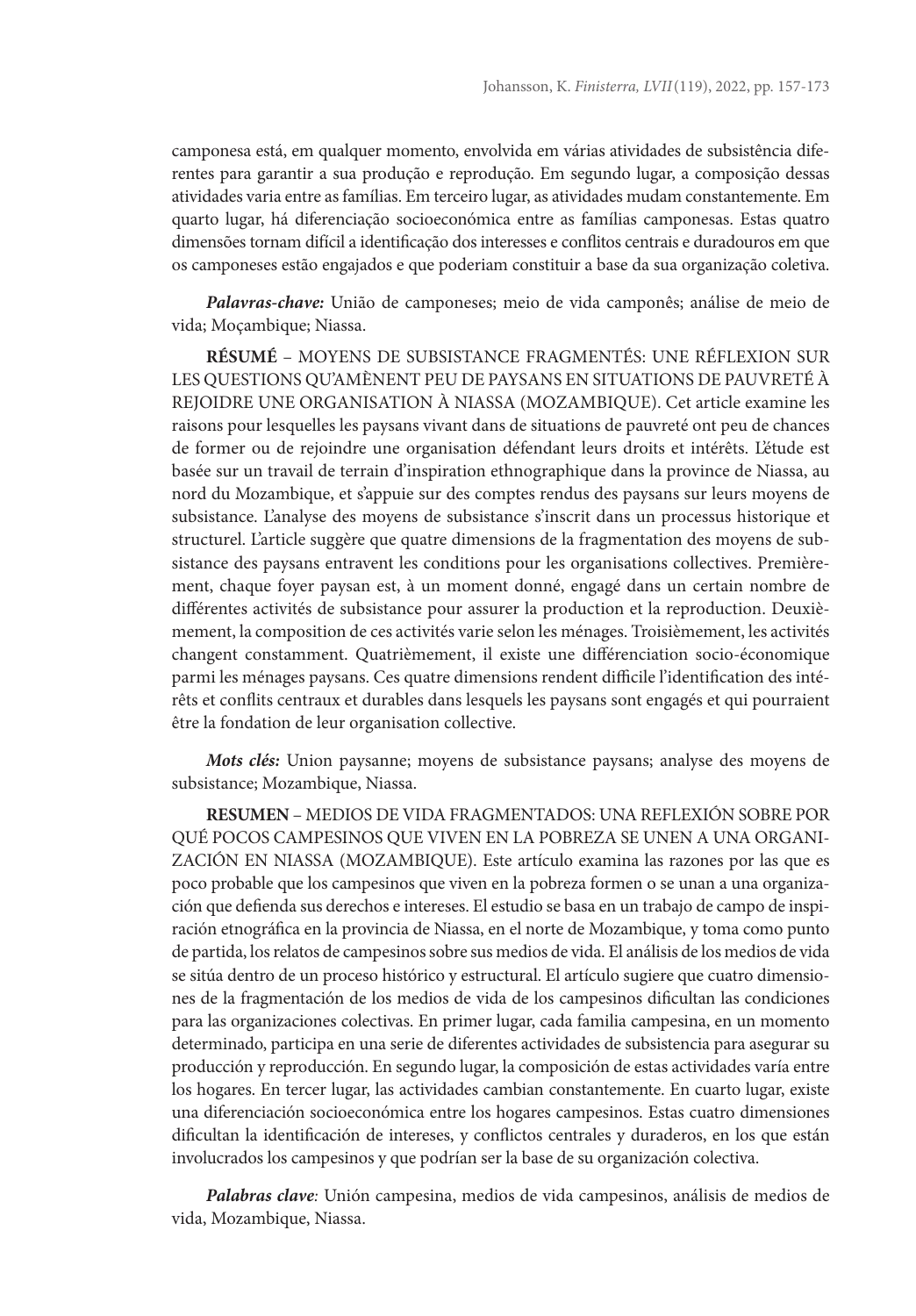#### I. INTRODUCTION

Few scholars or development practitioners would oppose the statement that the poorest peasants in countries in Sub-Saharan Africa are generally unlikely to form or join an organization defending their interests and rights. There is, however, a lack of research on *why* poor peasants do not organize themselves. The point of departure of this article is peasants' accounts of their livelihoods and it discusses how these accounts contribute to the current understanding of the low levels of organization of peasants living in poverty.

Peasants make up the majority of Mozambique's population of around 27 million. Approximately 70% of the population lives in the countryside. The National Peasants Union (UNAC) has around 160 000 registered members, and represents about 0.7% of the population of rural areas. Peasant agriculture is not a political priority and receives little attention in public policy and budget allocations. It has been described as a reserve of unemployed workforce, which is available for the extractive sectors whenever they may need it (Castel- -Branco, 2014, 2015). Peasants' current living conditions are a result of decades of policies unfavourable to them, a corresponding lack of attention to investment in peasant agriculture and the withdrawal of the State from rural areas. These changes are structural and have established a state of permanent unpredictability in rural areas.

Studies from several countries in Sub-Saharan Africa have shown that farmer organizations and cooperatives are potentially good tools to increase farmers' income and strengthen their right to land and natural resources. (eg., Develtere *et al.*, 2008; Isager *et al.*, 2018; Msuta & Urassa, 2015; Tolno *et al.*, 2015). Confirming that organizations are likely to have positive effects on their members' lives, it is important to examine who is a member, and who is not. The existing literature provides some suggestions such as the correlation between levels of organisation and wealth (Gray *et al.*, 2018), access to extension services, credit and off-farm incomes. (Isager *et al*. 2018; Tolno *et al*., 2015; Wedig & Wiegratz 2018).

Hence, while organizations *could* contribute to a reduction of poverty, for some reason, those farmers who are in the most need of change appear to be less likely to join one. While there are some ideas on why in the existing literature, the picture is far from complete. This article contributes to the current understanding of the conditions for collective organization, taking peasants' accounts of their own livelihood as the point of departure.

In the next section, the main analytical entry points of the article are presented. The method and empirical material are commented and thereafter the analytical section, building upon the empirical material, is presented. This is followed by a discussion on the conditions for peasant organization. The article ends with concluding remarks on how the analysis of livelihood contributes to our understanding of low level of organization among peasants.

#### II. ANALYTICAL ENTRY POINTS

The three central analytical entry points in this article are: (i) livelihood analysis framed within an understanding of long-term, structural change; (ii) the composition of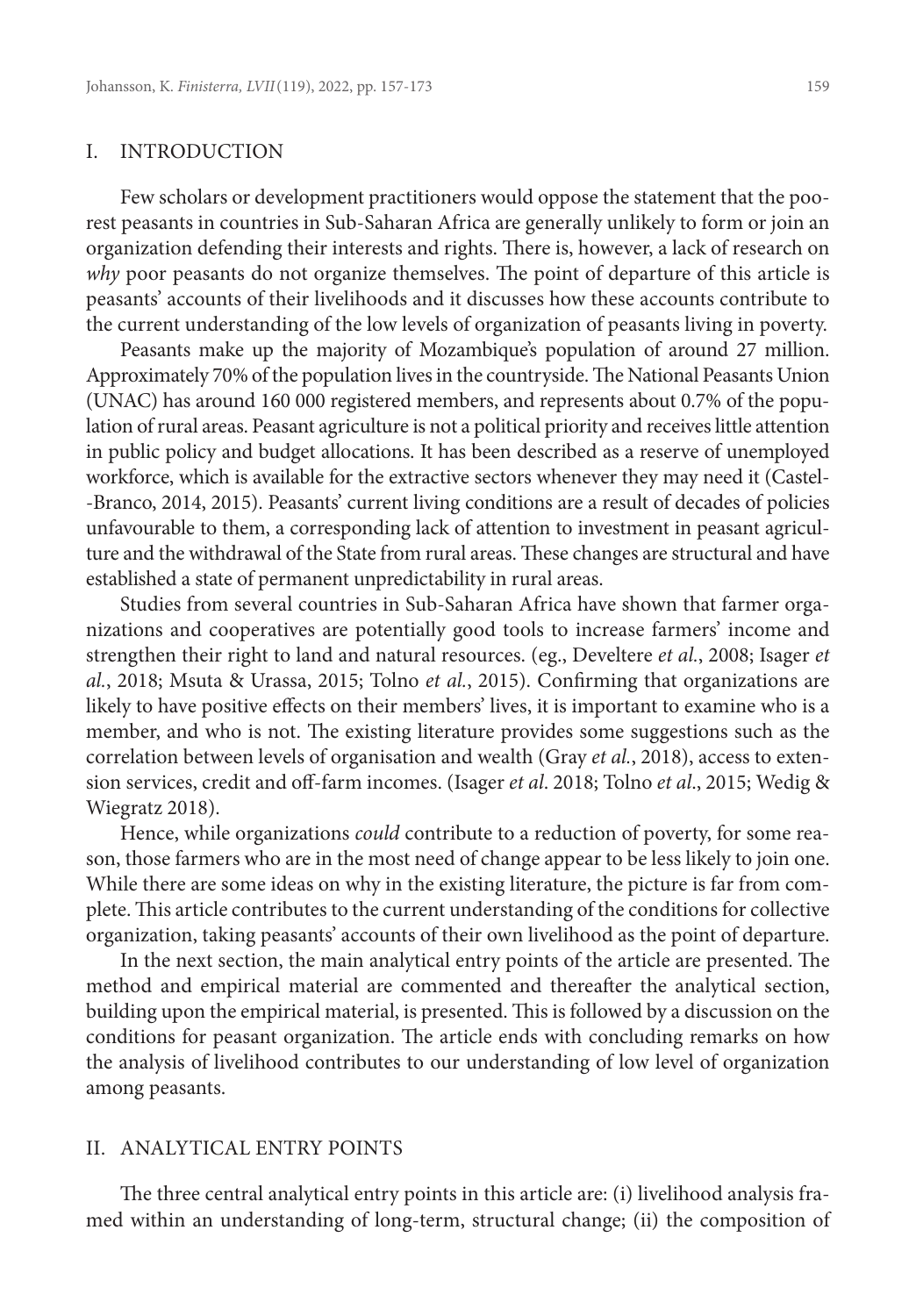peasants' relations with surrounding actors based on class, culture, kin, and community; and (iii) the necessity to create types of peasants that are context specific and that serve our analytical purpose.

Examining peasant livelihoods offers one way to deepen the current understanding of the low levels of organization among peasant households. This approach analyses a household's livelihood strategies, given that a household has a certain combination of livelihood resources, or capitals, in a specific context, including human, physical, social, and financial resources. The approach can thus capture the factors hampering farmers' organization that have been raised in the literature – in addition to other factors – by providing a holistic view of peasants' lives rather than just their farming practices. (eg., Bernstein & Byres (2001) on the African peasantry, Cavaco (1990) on France, Castel-Branco (2015) on Mozambique in specific, Elesbão (2007) on Brazil, O'Laughlin (2002), and Oya (2005)).

In line with O'Laughlin (2002), this article places the livelihood analysis within a historical and structural process. The diversity of peasants' livelihoods, including waged work and economic activities other than agricultural work, implies that peasants are involved in a number of economic and extra-economic relations in order to ensure their survival, production and reproduction, which is further elaborated on in the fourth section of the article based on the empirical material. Oya (2005) elaborated on the concept of the "successful accumulator", and Mafeje (2003) discussed the roles and functions of the "village capitalist". This person or type is not only an accumulator of financial capital, but also an accumulator of a combination of cultural, social, political, or religious capitals and functions in the community. Hence, there are relations across class structures of kinship, religion, and history, upon which peasants depend to varying degrees.

One way of approaching the question of diverse livelihoods is to divide peasants into types. Scholars of different disciplines have created numerous typologies of peasants. Factors upon which such typologies have been constructed include land ownership, access and size; class; production quantities; farming practices, geographical locations and agro-ecological conditions; and resource ownership, including access to credit and assets (e.g., Carrilho *et al.* (2003), Djurfeldt (1994), Hinton (2008 [1966]), Wolf (1955), United Nations Conference on Trade and Development [UNCTAD] (1999)).

Oya (2005) argued that the classification of farmers should be context-specific and tailored to the analytical purpose of the classification: "farmers' taxonomies should be seen as *heuristic* devices to organize the analysis of the processes, structures and agency in the context" (Oya, 2005, p. 294). He recognized that creating sub-types within a seemingly homogeneous type is more difficult than doing so within a heterogeneous group, and that this process requires in-depth qualitative information.

All the factors of the aforementioned typologies are important. Nevertheless, they are insufficient to provide types that are context-specific and tailored to the specific analytical purpose. Furthermore, as the present case involves sub-types within a relatively homogeneous type, qualitative information is needed that is not limited to a single factor. In accordance with Oya's claim that classification is a mid-point in the analysis, we will return to classification after our analysis of the empirical material. Hence, types are not used to structure the empirical material; rather, they are one of the results of the analysis.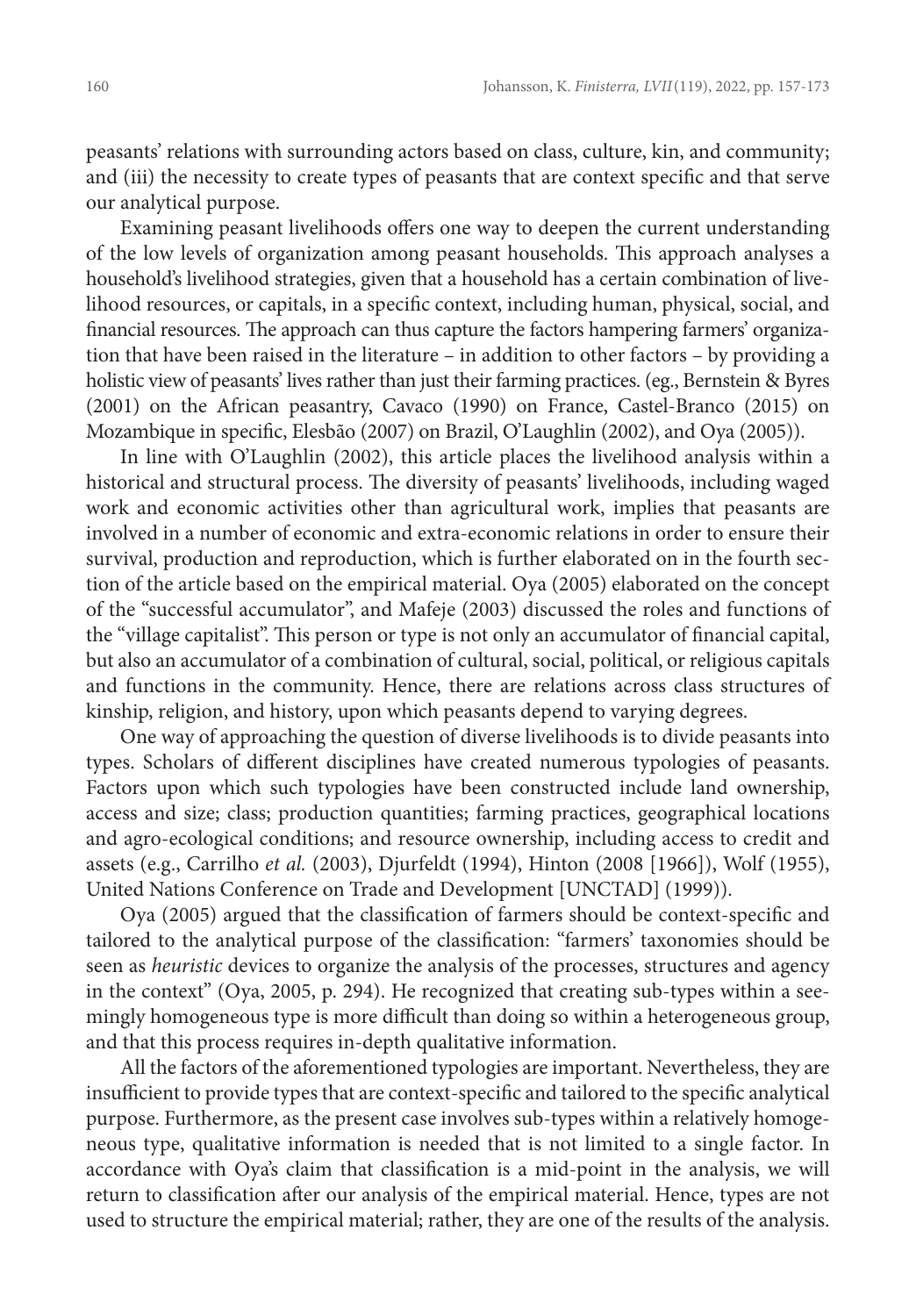## III. METHOD AND EMPIRICAL MATERIAL

To capture the complexities of peasant households' livelihoods, while simultaneously placing them within a perspective of long-term structural change, an ethnographically inspired approach was applied in the fieldwork. This approach complements the existing research – which is largely quantitative and focused on specific variables – and contributes to a holistic understanding of peasant households, along with the relations and communities of which they are a part.

Fieldwork was mainly carried out in six districts in Niassa province, northern Mozambique (fig. 1) during seven months in 2015 and 2016. The research is a part of a PhD project in sociology. The research in general and the article in specific makes a contribution to rural sociology as well as to development studies. Life histories, focus group interviews and individual interviews were undertaken with peasants (including members and non-members of peasant associations), community leaders, and key persons within the agricultural sector in Niassa both today and in the past. Although far from all of the interviews in Niassa (which numbered around 120 in total) are directly used in this article, all of the material contributed to the analysis presented here. The fieldwork also included observations of peasant associations' meetings, public consultations regarding investments, family fields and key places in the visited villages (e.g., markets and other public spaces). Pseudonyms are used not to reveal informants' identities. The author is Portuguese speaking, but some interviews were carried out partly in one of the local languages, using a local interpreter. The informants always got to decide upon which language to use and many interviews shifted language depending on the topic treated.

Niassa is situated in northern Mozambique. It was the land of several key moments in the struggle for Independence, but also an example of the state of under-development that the colonial period left to the independent nation. After Independence, Mozambique's first independent president Samora Machel had the vision to transform Niassa into a "laboratory" for the struggle against underdevelopment and for the construction of socialism through state farms, communal villages, and cooperatives. Forced labour was used, including resettlement of people from other regions to Niassa to work in state farms (Johansson, 2019; Pinto de Sá, 1995; Sousa, 2013). Due to the violent conflict between Frelimo and Renamo, most development interventions were interrupted in the beginning of the eighties until the Peace Accords in 1992. For several reasons, the situation of Niassa began to change at the end of the nineties. This was due to some successful efforts from the provincial government to get more attention from the central government as well as from donors. Another influencing factor was the agreement between Mozambique and South Africa to send South African farmers to Niassa to promote commercial large-scale agriculture (Åkesson & Nilsson 2006). Just as in other parts of Mozambique, foreign investments in the extractive sector have increased during the last decade. Investments in large-scale forestry took off in Niassa around 2005. Since then, these investments have resulted in severe conflicts between communities, investors, and local and national authorities regarding land and labour (Johansson, 2020).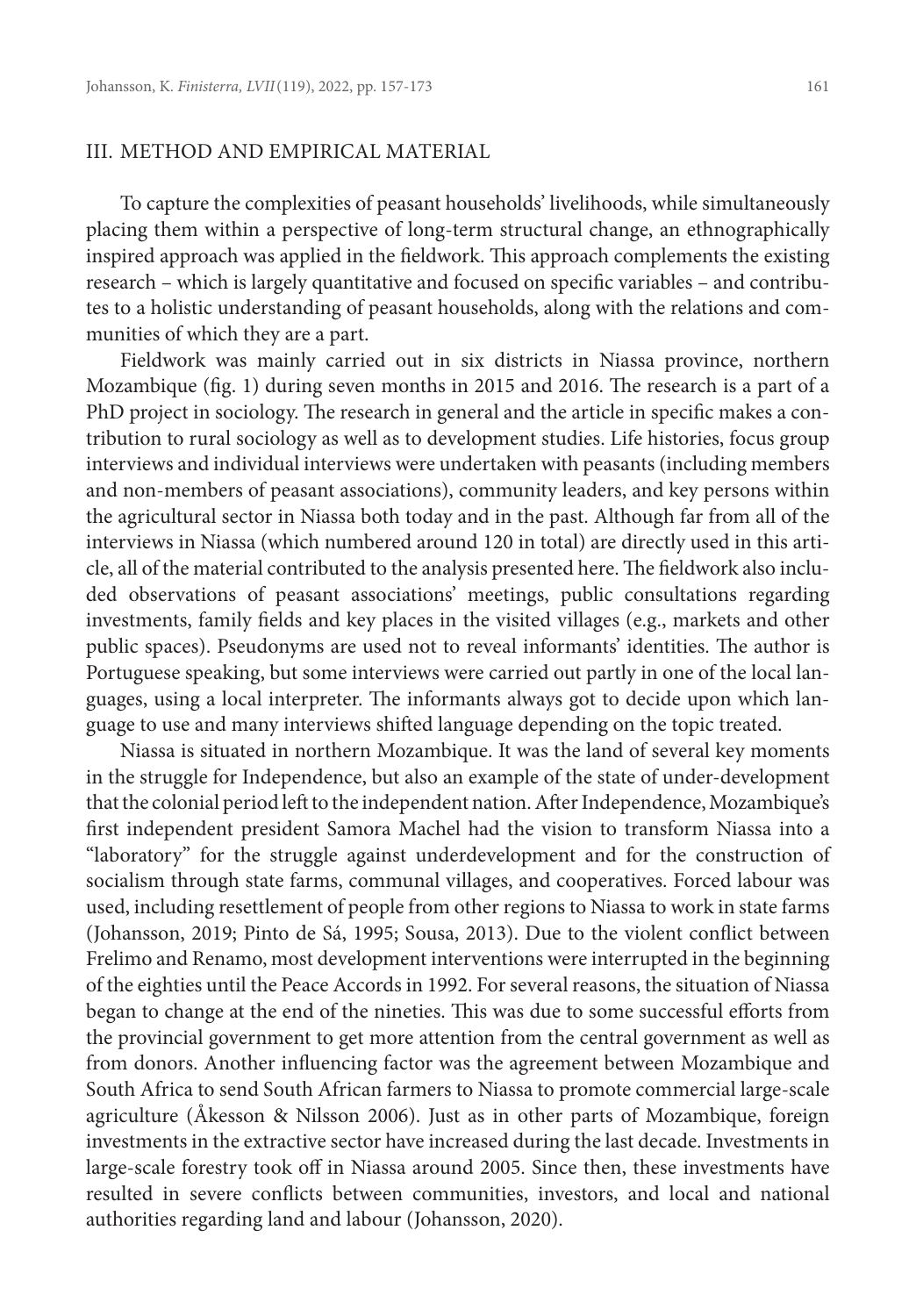

Fig. 1 – Map of Mozambique with fieldwork districts highlighted. *Fig. 1 – Mapa de Moçambique com os distritos do trabalho de campo destacados.*

Despite significant improvements, Niassa is still a fairly isolated place, which together with the other Northern provinces, is lagging behind the rest of the country in terms of development (see, for example, Instituto Nacional de Estatística [INE], 2021). Basic infrastructure such as roads and communication, are still largely absent. The province is considered by its population as abandoned by the central government. The presence and outreach of market actors for agricultural commercialization is weak or, in some locations, non-existent. The average family field – hereafter called a *machamba* – is around 1.5 hectares. Agricultural productivity is low, and the hoe is often the only tool available. The usage of animals and improved inputs is marginal, as is access to public and private rural extension services.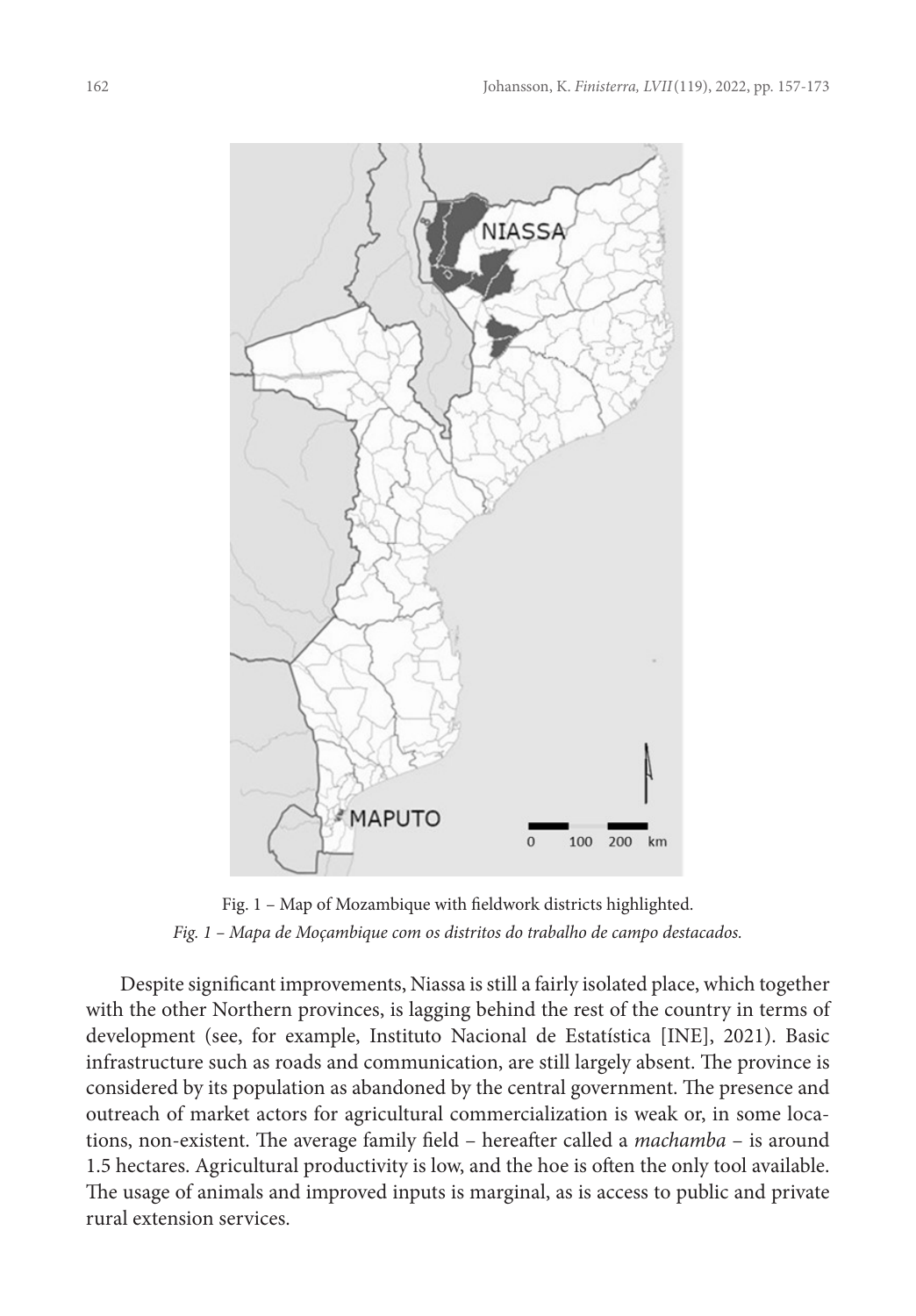## IV. PEASANT LIVELIHOODS

The following section presents an analysis of peasants' accounts of their livelihood strategies. In the last section, this analysis is used as a point of departure to analyse the conditions for peasants' collective organization.

#### **1. Unpredictable socio-economic conditions**

One of the locations for the fieldwork in Niassa was Aldeia Samora Machel in Unango, Sanga district. The interviews and observations in this village provided a panorama of the main unpredictable socio-economic conditions in peasant households. They revealed a variety of livelihood challenges, along with corresponding strategies that the peasants had developed in order to cope.

The first household I met was that of Mr. Machava. He was around 60 years old and lived with his wife and seven children. He told me that he did not go to school, and that what he knows, he "learnt working with the land". For most of the year, the household manages to eat three meals a day, but the quantity and content vary.

Mr. Machava's household has a *machamba* of around 2 hectares where they grow maize, different kinds of beans, pumpkin, sweet potato, and ground nuts. Most of the produce is for the household's own consumption, but in good years, the surplus is sold to local traders, or, more rarely, to a trader travelling through the village. The price is set by the trader and is non-negotiable. The family also produces charcoal that is sold to a vendor who comes to the village with a truck. Our meeting was in November; the villagers explained that they would suffer from a food shortage this year due to drought because all the beans and almost all of the maize was dry, and the household would not be able to sell anything.

Mr. Machava and his neighbours spoke about various *patrões* (English "masters"), who had come to the village over the years to do larger scale agriculture. A retired military officer had a field "over there" – while pointing towards a nearby slope. The people working there had not received their salary for nine months. Mr. Machava commented that people would be hesitant to work under those circumstances, especially since the employer had links to the government: "Where are people going to turn to complain, if the government itself acts like this?". One of the neighbours reported:

> I had a *patrão* last year. He was a colonel, a commander, a big boss, but during that time, many things failed in my life. I just saw the others during harvest, harvesting at the *machamba*, but me nothing. I thought, no, it is better not to have much but at least produce. This thing with having to buy maize now for 200 to 250 [metical]<sup>i</sup>. It is not worth it. Like that, work is not worth it. Here, at least the *machambas* have good land, have good soil. I left that *patrão*, because I didn't manage, I didn't manage this price of the maize. (Mr. Machava)

I asked whether he had work all year round at the *patrão*, "No, it was just between December and June". He explained that he received 1500 meticais monthly.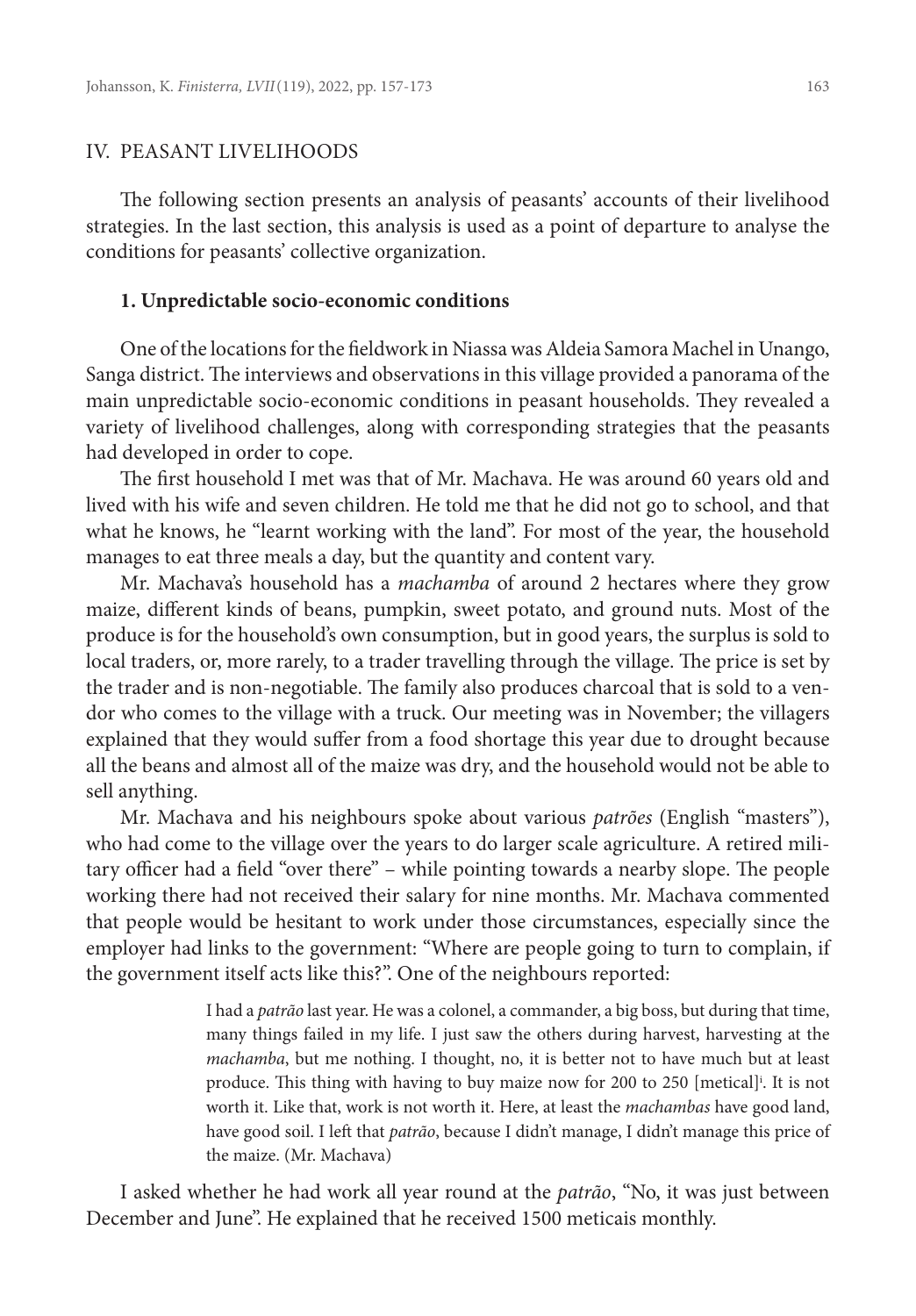But do you know, missus, I prefer a thousand times to suffer to make my *machambas* than to wait for 1500 meticais. To have little but at least produce. But he was not a bad person, he was a good person. It was just the salary that was very small. (Mr. Machava)

He told me that when he worked with another *patrão* between 2003 and 2005, he didn't manage to keep his own *machamba*:

> No, I didn't manage, but at that time, my wife was still alive, and she took care of the *machamba*. Because I, at that *patrão*, only rested for two days a month. There was no Sunday. So, my wife worked at the *machamba* producing maize and beans. (Mr. Machava)

Three main unpredictable socio-economic conditions can be identified in the accounts of the neighbours in the village. First, surplus is sold on a market that is defined by the buyer – not just in terms of price, but also with regard to its very existence. *If* the trader comes, he sets the price without negotiation. Second, peasants are forced to take up employment in a labour market where there is no possibility to negotiate conditions. Although such employment provides the necessary monetary income, it places the peasants at risk, since they have less time for their own food production. Furthermore, the paid work relationship is at odds with the very logic of being a peasant – to wait for 1500 meticais at the end of the month instead of producing food for your own household. Third, the peasants depend on a relationship that is hierarchical, with the higher positions accumulating in the same person (e.g., the retired military officer). In the following sections, each unpredictable socio-economic condition is examined more thoroughly, going beyond the village of the Machava family and their neighbours.

# **2. Relations between the peasants and the agricultural market actors**

The production of agricultural commodities to be commercialized takes different forms. For example, Mr. and Mrs. Machava and their neighbours commercialize the possible surplus mainly of crops that can also be consumed within the household. Hence, they do not produce primarily for the market. A second form is to plan for the commercialization of cash crops that cannot be consumed by the household. A third form is to produce crops through out-grower schemes. The level of risk increases from the first to the third form, as do the need for a workforce and the possibility to make a profit. The poorer households are less likely to have the necessary workforce to grow cash crops or take part in an out-grower scheme, but all peasant households need an income to cover expenses for food, education, communication, and health. For most households, it is not possible to store produce and then sell it later to get a higher profit, due to accumulated expenses and immediate needs, the uncertainty of market access, and inadequate storing facilities. Hence, the poor pay more and sell for less.

The peasants sell to local traders coming to their village and are basically unable to negotiate the price. Later, as harvest approaches, produce becomes scarcer and the price increases, the middle-men sell basic food stuffs, such as maize and beans, back to those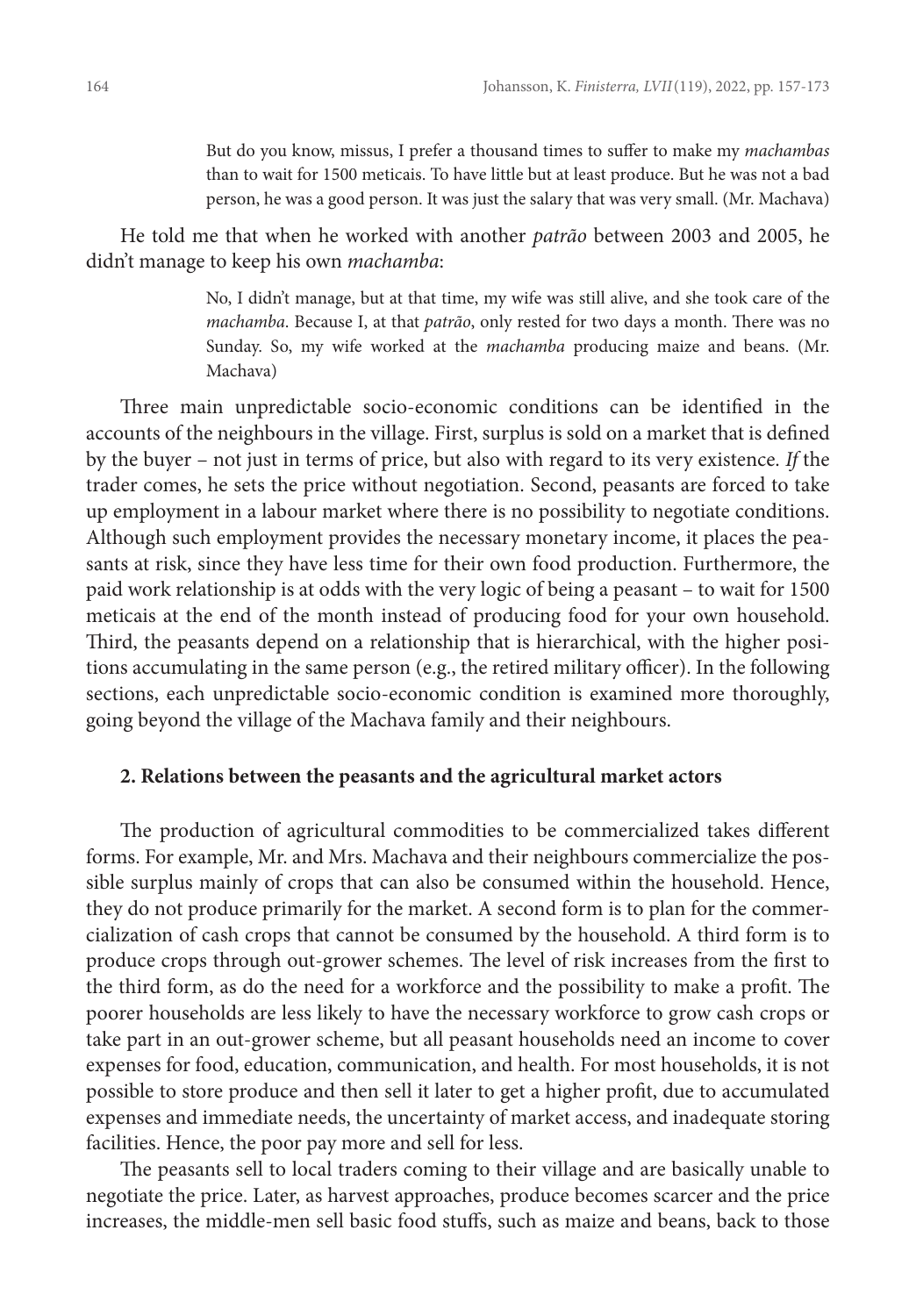peasants who did not manage to save and store enough food. During the year, small quantities of commercialization take place at the local markets and along the roads, as the peasants sell to passing travellers. In December, during part of the fieldwork, there was a severe food shortage due to little and late rain. This implied pockets of food shortage and a possible upcoming famine in Niassa province, as well as in several other provinces. The peasants expressed their incredulity that someone who had not managed to save maize from the last harvest would possibly be able to pay the current price of maize. They were aware that the price – already high – had not yet reached its peak, since there were still some four months to harvest.

Peasants are in a difficult position when negotiating with a buyer; furthermore, the buyer's appearance is unpredictable. The following incident is an example of this predicament. It is April and a peasant's *machamba* in Manhamba, Lago district, is being prepared for a second season of beans. The peasant invited us (I am paying the visit together with a teacher colleague and a group of students) to have a grilled corncob on a pile of dried beans under a thatched roof next to the *machamba*. He said that they used to grow tobacco. There were two different tobacco companies, which stayed for a total of eight years. Then the companies disappeared, and the peasants changed to beans as a cash crop. There was no guaranteed buyer for the beans, and they were worried that their crops would not be sold. Many of the respondents shared similar reactions to unpredictable market opportunities. For example, a buyer of a cash crop may appear, giving the peasants the opportunity to sell part of their production; but the opportunity could suddenly disappear in the following year.

Out-grower or concession schemes present opportunities for the better-off peasants. Such a set-up with a company guarantees a market for the peasant for at least one season. However, it is difficult to negotiate within out-grower schemes, precisely because there is only one buyer; in addition, the peasants may become indebted to the buyer through receiving inputs, and sometimes loans to pay day labourers, or *ganho-ganho*ii workers. Although peasants can negotiate the price in theory, this is not always the case in practice. Out-grower schemes – such as those in Niassa, involving crops such as cotton and tobacco – demand a guaranteed additional workforce in order to manage not only the crop cultivation, but also food production on the *machambas*. The better-off peasants may have more options than the poorer ones, but they are still subject to risk and still rely on the decisions of others, such as the concessioners and companies behind the out-grower schemes.

A peasant in Unango, Sanga district told me that he had heard that soya beans were being produced, and that some people were making a good profit from this product. Nevertheless, there were complaints. First because the promised price per kilo was low and second that the price promised by the company providing the inputs as well as being the buyer, was far from kept when the selling took place.<sup>iii</sup>

Cotton is one of the main out-grower schemes in Niassa. There is a sign at the entrance of the Cuamba district in southern Niassa, stating: "Cuamba, the Capital of Cotton". In the outskirts of Cuamba, I visited an experimental field belonging to JFS/SAN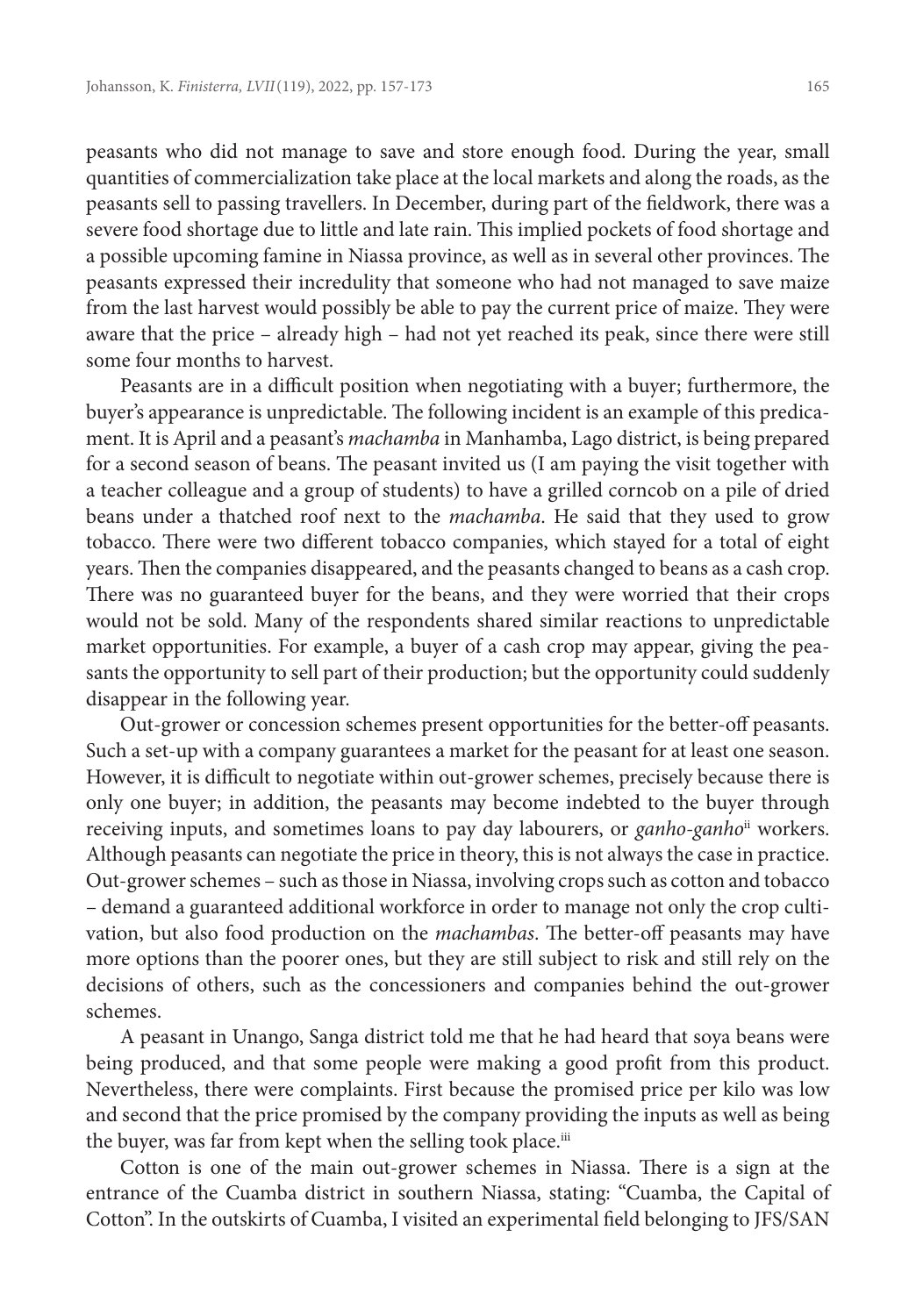(João Ferreira dos Santos/Sociedade Algodoeira de Niassa). This was a block farm – a new trial involving 21 producers on a total area of 200 hectares, with each producer having at least five hectares. The producers were residents of nearby communities. At the experimental block farm, I interviewed a cotton producer who was cultivating ten hectares of cotton:

> It is everyone on his own. In the past, we had an association, and we cultivated the same *machamba*, then we went back. But João Ferreira dos Santos [the director of the cotton company] said that no, I will divide [the land into sections] for each of you. So, with ten hectares and a person who never weeded so much, we were surprised, how would I succeed? He [João] came with hoes, other materials, and money to help us. The problem was the bad luck that we did not have rain this year, now the return on the money will be difficult. (Cotton producer)

Here, the producers were provided with loans from JFS/SAN to pay *ganho-ganho* workers; these loans were to be paid back to JFS/SAN later, in the form of produce. Due to the "bad luck" with the rains, the producers asked the director if there could be exceptions in regard to payments, but he refused. The female peasant explained that another producer had estimated that she would receive an output from four out of the ten hectares that she had planted. She had used *ganho-ganho* workers and was provided with credit to be able to do so. Hence, she was indebted, but nevertheless positive about the presence of JFS/SAN: "they have changed the place a lot, and everybody can see that. You can buy inputs, *capulanas* (textiles) and cooking oil in their store, it is SAN that has the store", she said, pointing to the building next to the field with a JFS/SAN logo.

These peasants' accounts show that the company has no interest in sharing the risks related to production. These risks are outsourced to the producers – or rather, in the end, to the *ganho-ganho* worker, who is likely to be paid less if the production fails. In other words, the peasants with the contract outsource or subcontract parts of the risk to poorer peasants who act as *ganho-ganho* workers. The number of peasants growing cotton can differ by several thousand from one season to the next.iv

Independently of forms of commercialization, food crops, cash crops or out-grower schemes, the peasants find themselves in a position that is insecure and unstable. Nothing is guaranteed, and they have no right to payment for their agricultural work and several interviewed peasants question why they cannot have a guaranteed salary – just as any other category of worker, including public servants.

# **3. Different forms of employment**

Different forms of employment are one component of the livelihoods of peasant households. In addition to the importance of rural employment as a livelihood activity, it is crucial to examine it as part of local social relations and power structures, including its effect on the social fabric. Three main forms of salaried work will be discussed in this section: *ganho-ganho* work, semi-formal work with local employers, and employment at forestry companies.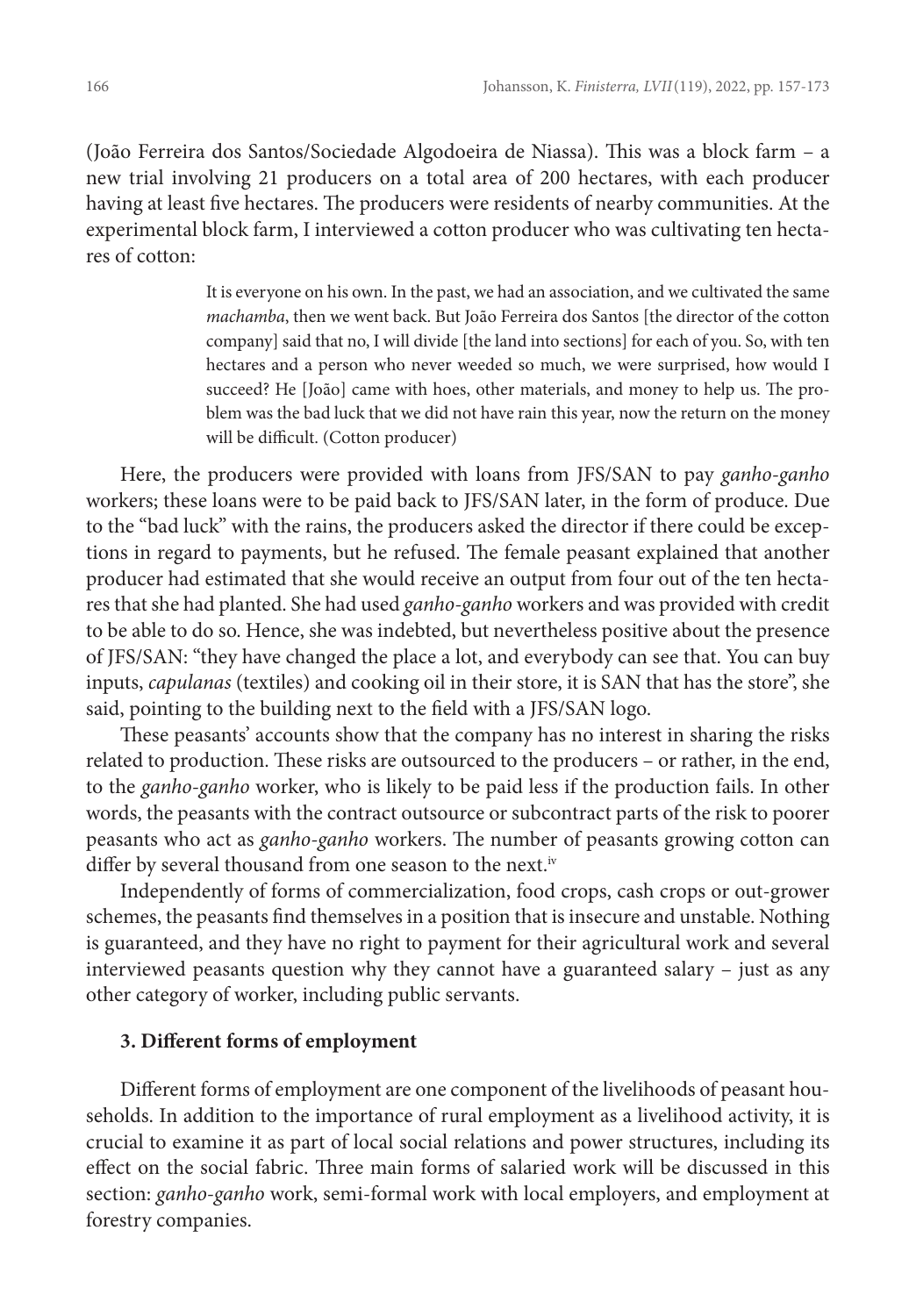*Ganho-ganho* represents an important source of income, especially for the poorest households, since it does not require peasants to be away from their own *machamba* for a long period of time, which would bring greater risk of food insecurity. *Ganho-ganho* labourers are usually employed by the day and paid by piecework. When asking both employing and employed peasants about the conditions for *ganho-ganho* work, both sources made it evident that payment varies, is volatile and depends on what the employing peasant is prepared to pay. The worker has no choice but to accept. All parties emphasize that the employing peasant is still a peasant. There are no signs of protest against the precarious situation of *ganho-ganho* workers.

The interviews indicated that the use of *ganho-ganho* labour is increasing at the expense of the traditional system of mutual help, or *ajuda mútua,* between peasant households<sup>v</sup>. This shift is not only a question of a change in socio-economic differentiation, but also a change of underlying social logics and a change in the social fabric. *Ganho -ganho* is primarily a financial relationship that ceases at the end of each working day. *Ajuda mútua*, on the other hand, is a continuous chain of interdependent daily relationships, which ensures bonds between peasants.

Another employment possibility is semi-formal work for a local employer, such as a restaurant, farm, bar, or small shop. At a hostel in Metangula, Lago district, I had a conversation with the workers. They were all young sons of peasant families. They explained that their work conditions and treatment were poor, salaries were withheld and that workers were often randomly accused of misconduct. The husband of the owner was a retired senior public servant, which according to the workers made protests even more difficult. Although servants may feel forced to leave a job, there will be hundreds lining up to replace them, especially among the younger generation aspiring for a non-peasant life. Hence, there was little or no incentive for the hostel owner in this case to reconsider her treatment of the workers. The workers' exploitation is built upon their lack of options; furthermore, it is not only their work that is exploited, but their life aspirations of not being "just" a peasant, as their parents.

In most of the interviews with peasants, short-term paid jobs were mentioned as something that might appear one year but not the in next, just as they were described in the accounts of the neighbours in Unango. In the last decade, Niassa province has been receiving a number of large-scale forestry investors who are establishing pine and eucalyptus plantations. These forestry plantations provide a third form of income opportunity for peasants. In districts with plantations, the peasants' plots are just a few metres away. In some cases, the plantations reach the very doorstep of their houses. During the first years, the plantations offered jobs to an estimated 7000 people. This number was heavily reduced after a couple of years, once the most labour-intensive land preparation and planting had been completed.

When interviewed, a peasant in Mussa, like many others, expressed criticism of the current seasonal work, which the companies mainly used in order to clean the plantations.

There, they pay little, it is *capinar* [weed] there during rainy season, and then they send the person away. The person will be in constant crises. It is better for the person to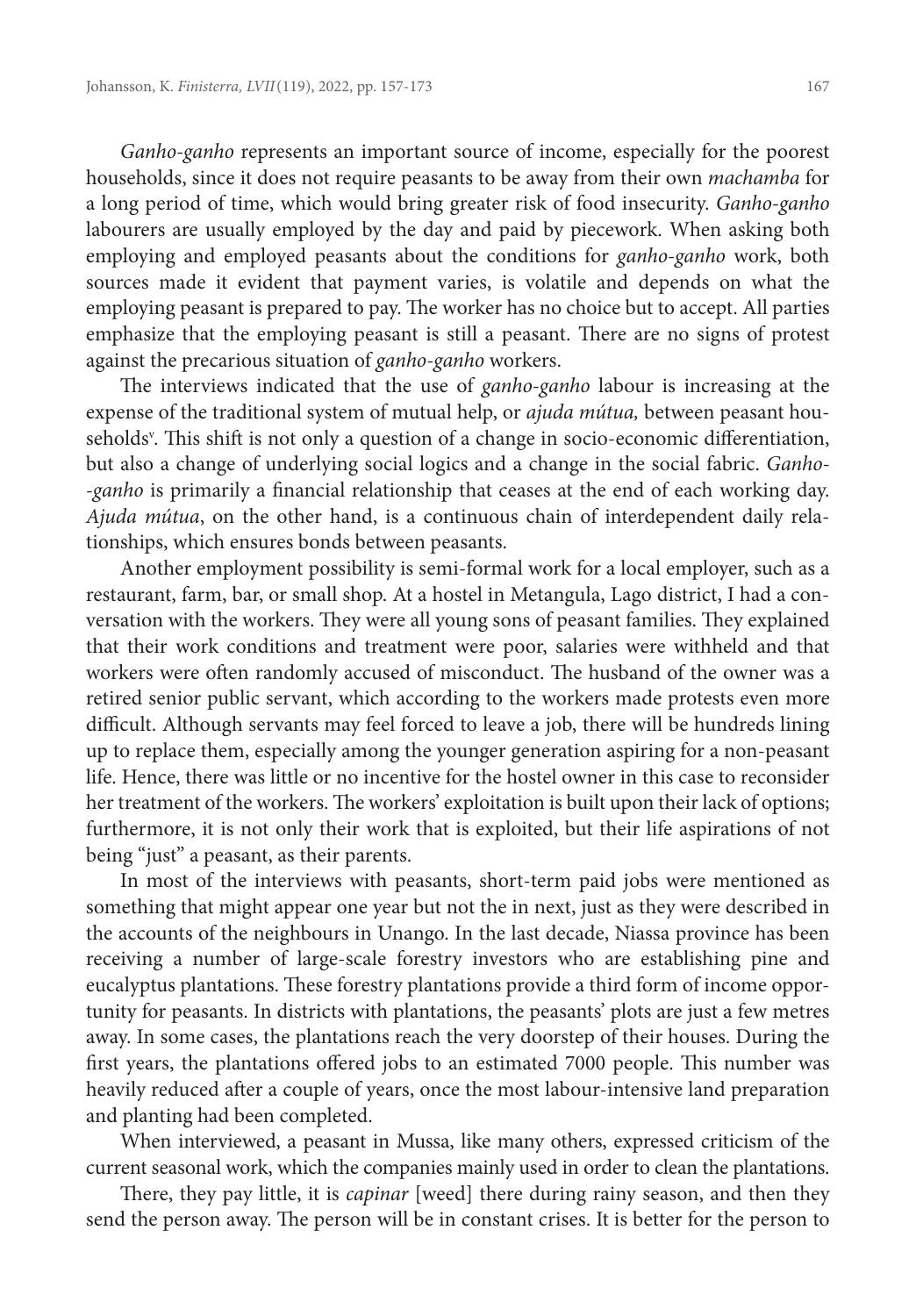work in his house to be able to give food to the children. Enough. Chikweti came here through the *régulos* [traditional leaders], they were given money and they gave away the *machambas*. There are many families here that were left without *machambas*. And they [the companies] arrived here in the name of the government, so working against them is dangerous, and they will even put us in jail. It was the government who sent the company, so it is better to give them the land.

The man in Mussa was not among the poorest and had alternative income from the commercialization of maize and other crops. He was also a *Shee* – a local Muslim religious leader. This position allowed him and the members of his household to choose not to work for the company, which might not be an option for poorer households with less alternatives. The vulnerability of the poorer farmers increases as they try to ensure at least a minimal cash income, despite the known risk.

These three illustrations of peasant employment are all characterized by the same conditions. Firstly, the peasants are forced to take on employment, due to their need for a cash income. Secondly, there is an oversupply of workforce, so the conditions are set by the employer. Thirdly, households only have a limited amount of time for wage since work they must combine such work with their own food production.

#### **4. Accumulated positions**

In the village of Meluluka, which is located by the shore of the lake in Lago district, I interviewed a focus group of fisher folk and peasants. Fishing is mainly done with small, hand-made canoes, although some comparably bigger boats are also available in the village. I was told that a *chipambe* is a person who rents a boat from another person to go fishing. Upon their return, the *chipambes* must pay half of the amount they receive for their fish to the owner of the boat. I was given an example of the fishing of *usipa*. Suppose there are around nine people in the boat, and they receive around 5000 meticais for their fish from one good day's fishing – which seems to indicate an uncommonly good catch. Hence, 2500 meticais is divided between nine people, while the owner of the boat – who did not join the fishing expedition – receives 2500 meticais.

The *chipambes* needed access to the boat in order to earn an income and were not in a position to negotiate what to pay the owner of the boat. The owner was also working in an NGO-funded water-access project. During a later meeting at the district fishery department, I was told that the boat being hired by the *chipambes* had been provided to the owner through a favourable loan from the public authorities. Only a small part of the actual cost of the boat had to be paid back. Hence, the boat owner was accumulating positions with NGOs, with local authorities and within the community. Thus, if they were to question the rent for the boat, for example, the *chipambes* would be stirring up a possible conflict with the organization supplying and maintaining the village water source, as well as poking at connections with the local and district government officials. Furthermore, the villagers' mobility greatly depended on the boat owner, who owned the means of road transport as well.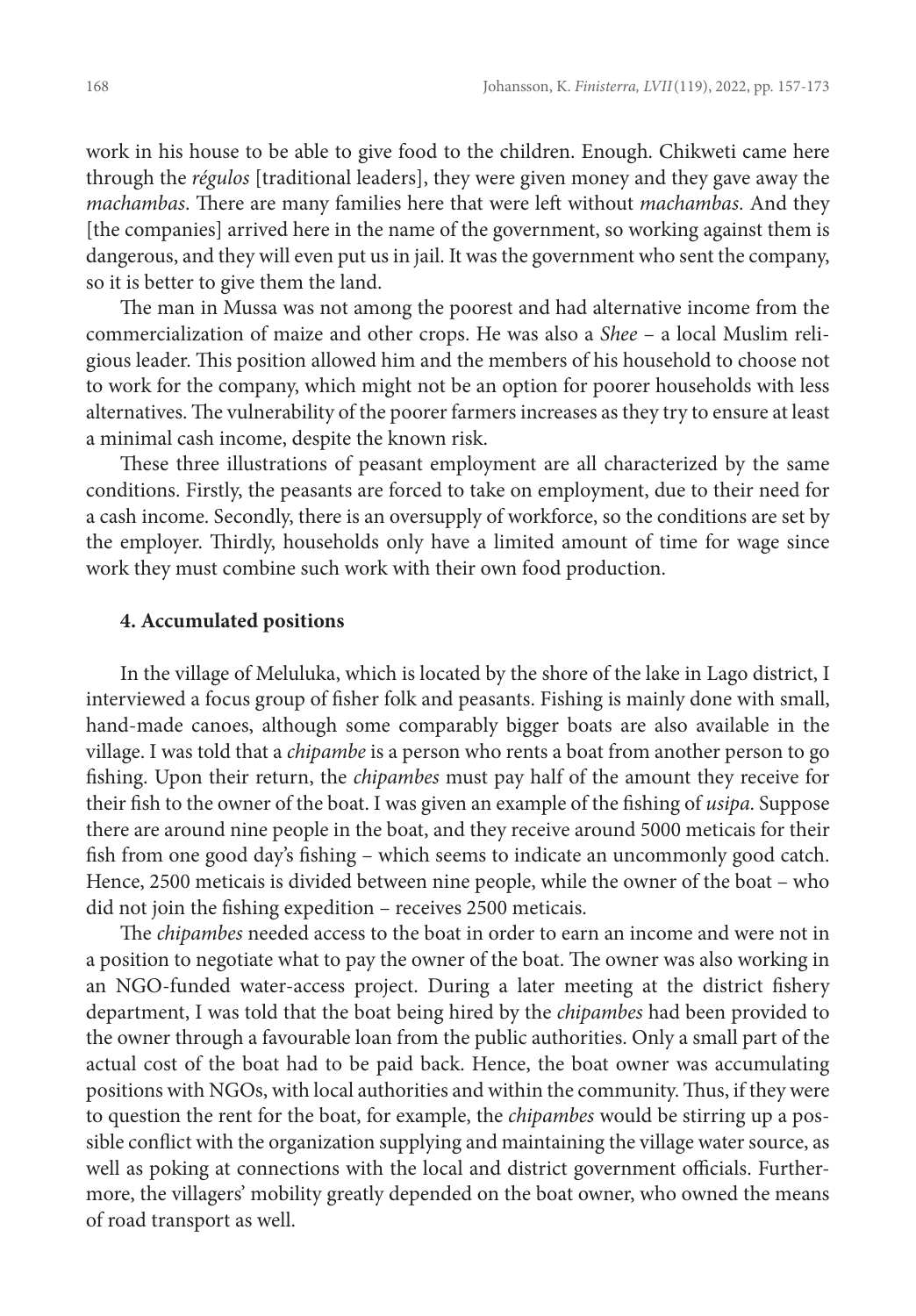## V. THE CONDITIONS FOR PEASANT ORGANIZATION

This analysis of the peasants' accounts of their diverse livelihood reveals a wide range of examples of exploitation and peasants' awareness thereof. However, little collective organization is taking place to defend peasants' interests. When taken together with previous research, this empirical material suggests the following main grounds for collective organization among peasants in the given context: (i) the production of a certain crop; (ii) the selling of labour; and (iii) land and territoriality.

In order to continue the analysis of how to understand the reasons for the low levels of organization, we now return to the discussion on classification and types. Similar to Oya's case, the case examined in this article concerns the differences that are present within what could be labelled as a single type: the small-scale farmer. It is estimated that there are 3.8 million farms in Mozambique, of which 72% are less than 2 hectares and 99% are less than 10 hectares (TerraFirma, 2013). Based on the qualitative analysis and the specific context, the following four criteria emerge:

- Production pattern balance between household consumption and market;
- Commercialization patterns;
- Degree of capitalization (especially related to market access);
- Labour relations.

These are used to construct three types of peasant households, labelled as follows:

- Poor and continuously precarious households;
- Poor households;
- Poor and relatively stable households.

The types are accounted for in table I.

In Mozambique, the majority of peasants can generally be classified into the first two types. Nevertheless, the third type is important in order to understand social relations and mobility when identifying village capitalists. All three types are involved in a number of livelihood activities and need to ensure food security and to sell something – whether products or their labour – to guarantee a monetary income. However, there is variation not only between the types, but also within each of these three types, which we will now examine.

Not only are the compositions complex, they are also constantly changing. The handicraft activity may change from baskets to bricks, the charcoal selling opportunities vary and hence so does production, companies and concessioners come and go and possibilities to commercialise vary with climate conditions. The different compositions result in varying and shifting relations with market actors, such as cotton concessioners, forestry companies, and local employers. They also cause varying and shifting relations with fellow villagers. Yet another variation is that different households of the same type will have different livelihood compositions at any point in time.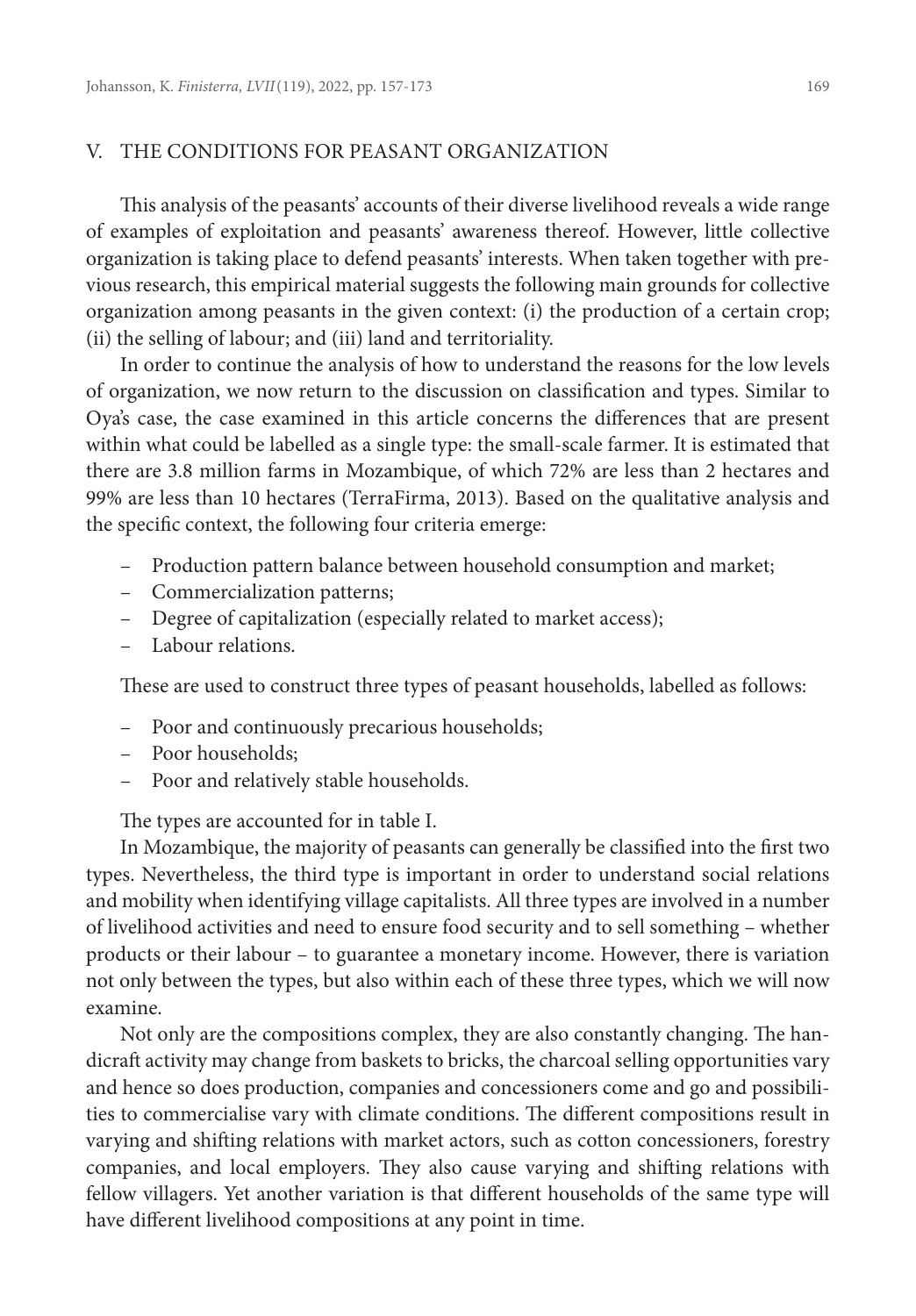|  | Table I – Types of peasants. |
|--|------------------------------|
|--|------------------------------|

| Quadro I – Tipos de camponeses. |  |  |  |
|---------------------------------|--|--|--|
|---------------------------------|--|--|--|

| Type<br>Criterion                                                                      | Type1: Poor and continuously<br>precarious households                                                                                                        | Type 2: Poor households                                                                                                                                                                                                                                                                                                                                                                             | Type 3: Poor and relatively stable<br>households                                                                                                                                                                                 |
|----------------------------------------------------------------------------------------|--------------------------------------------------------------------------------------------------------------------------------------------------------------|-----------------------------------------------------------------------------------------------------------------------------------------------------------------------------------------------------------------------------------------------------------------------------------------------------------------------------------------------------------------------------------------------------|----------------------------------------------------------------------------------------------------------------------------------------------------------------------------------------------------------------------------------|
| <b>Production pattern</b><br>balance between<br>household<br>consumption and<br>market | placed on the market is foodstuff either food crops or cash crops.<br>that can also be consumed within<br>the household.                                     | Produce mainly for household Produce for both household Produce<br>consumption. Possible surplus may consumption and the market. consumption, and regularly plan<br>be commercialised but produce Commercialized crops can be for and commercialize agricultural                                                                                                                                    | household<br>for<br>produce to obtain an income.                                                                                                                                                                                 |
| Commercialization<br>patterns                                                          | access, no opportunities to negotiate and access to information.<br>prices with vendors.                                                                     | Limited opportunity to store and Some opportunity to store and to Able<br>sell produce later. Little market negotiate due to mobility, mobility commercialisation,<br>The household is engaged in complementary economic activity complementary economic activity<br>complementary economic activity. and might own a small informal and run informal business.<br>business.                        | and<br>plan<br>to<br>store<br>including<br>negotiation with traders.<br>The household is engaged in The household is engaged in                                                                                                  |
| Degree of<br>capitalization<br>(especially related<br>to market access)                | some cases, a mobile phone.                                                                                                                                  | The household have no means of The household has a bike and The household owns means of<br>transportation and limited access maybe even a moped, providing production, such as a boat, pump<br>to markets beyond the closest access to markets. They own a or tractor and have means of<br>road. They own a radio and, in radio and at least one mobile transportation, maybe even a car.<br>phone. | Steady access to mobile phone.                                                                                                                                                                                                   |
| <b>Labour relations</b>                                                                | household do not employ a ganho- on another peasant's machamba.<br>ganho worker.<br>When offered, they take on casual steady paid work.<br>no<br>conditions. | Members of the household work as The household sometimes employ<br>ganho-ganho workers but the ganho-ganho and sometimes work<br>The household may have access to<br>and precarious employment with They are able to choose not to take The household has a couple of<br>possibilities to negotiate on another type of job, due to their<br>income from agriculture.                                | The household employs people to<br>work at the machamba but do not<br>do ganho-ganho work themselves.<br>The household has a fairly secure<br>source of income from a paid job.<br>employees in their small-scale<br>businesses. |

I suggest that four dimensions of fragmentation contribute to the difficulties in identifying specific and enduring common interests among peasants that would make a more comprehensive collective organization possible:

- At any given point in time, peasant households are involved in a number of livelihood activities;
- The composition of livelihood activities within a specific household varies over a relatively short period of time;
- The composition of livelihood activities at a certain point in time varies between households of the same type;
- Socio-economic differentiation is increasing, as indicated by both statistics and peasants' own accounts.

The first three dimensions of fragmentation result in a situation where peasants are involved in a number of activities, with a number of counterparts in which peasants are possible "capital's other". Everyone is changing over time. Fragmentation causes relations to be individual rather than collective, and possible collectivities are obstructed.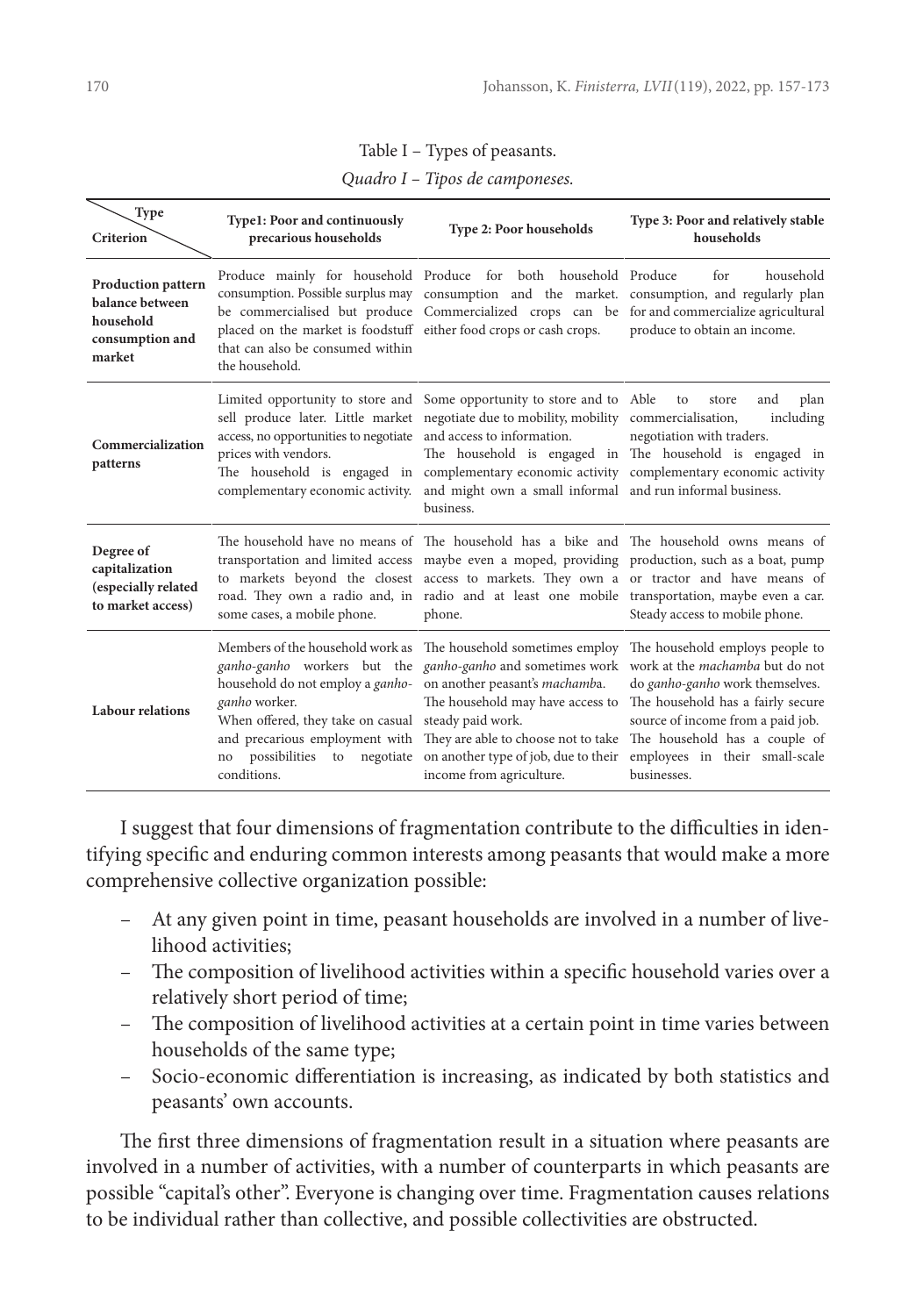The lack of central, enduring, and collective relations and conflicts undermines the possible impact of and interest in a collective effort. For several of the activities, such as small handicrafts, there is simply no one to organize in relation to. For other activities, there are clear targets to organize against, such as the concessioners of cotton and tobacco and the forestry companies, but the relations are unpredictable and unstable. Peasants' awareness that they are expendable to employers or buyers further hampers their organization.

The fourth dimension has a slightly different character. Although the concern is still differentiation and separation among peasants, this dimension contributes to a clearer formation of the interests of marginalized groups within "poor and continuously precarious households". However, peasants are unlikely to become the (capital's) "other" to someone with a key position in the social structure upon which they depend. There may even be family relations involved. Poor and continuously precarious households are unlikely to protest against poor but relatively stable households. Hence, although the fourth dimension *could* provide the conditions for collective interests and organization, it does not, due to interference from extra-economic, social, political, and cultural relations.

#### VI. CONCLUDING REMARKS

In this article, I have argued that one reason why peasants living in poverty do not form or join organizations to defend their material interests can be found in the effects of the multiple and complex fragmentation of their constantly changing livelihoods. The low degree of class homogeneity of peasants should be understood primarily as a result of several dimensions of socio-economic differentiation. Thus, peasants, as a collective, do not have a common, stable, and general relation with "capital". Instead, every peasant household has specific, multiple, and rapidly changing relations with a set of property owners, employers, buyers, and sellers of commodities, and means of subsistence – relations that are constantly changing. This finding challenges the perception of rural areas as unchanging and provides instead a picture of peasant livelihoods in constant flux. This article has demonstrated that peasants' livelihoods serve as a reserve not only for the extractive industries, as suggested by Castel-Branco (2014, 2015), but for all other sectors in the social economy.

# ORCID ID

Kajsa Johansson <https://orcid.org/0000-0002-0619-6863>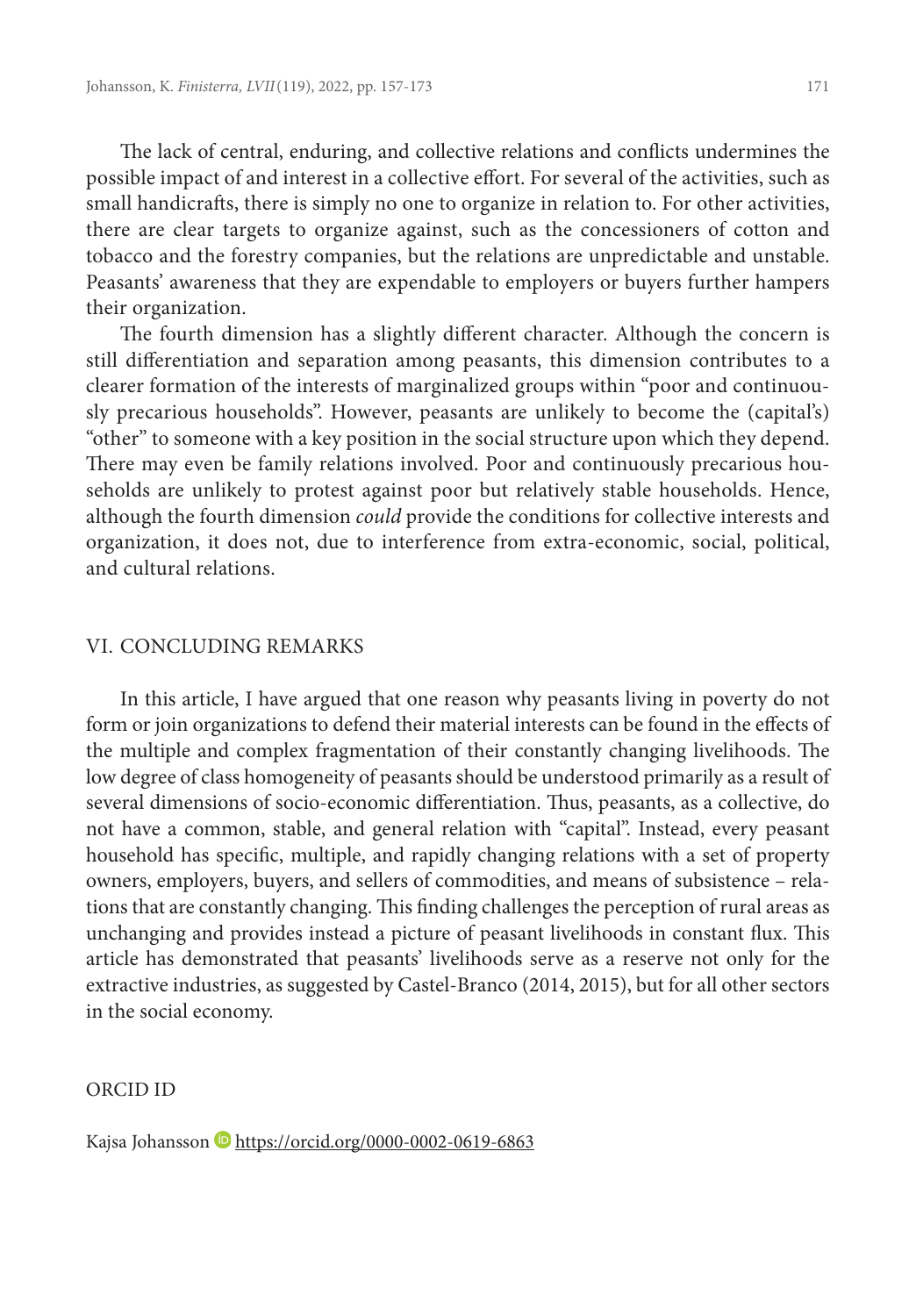#### **REFERENCES**

- Åkesson, G., & Nilsson, A. (2006). *National Governance and Local Chieftaincy. A Multi-Level Power Assessment of Mozambique from Niassa's perspective*. Sida.
- Bernstein, H., & Byres, T. J. (2001). From peasant studies to agrarian change. *Journal of Agrarian Change*, *1*(1), 1-56. [https://doi.org/10.1111/1471-](https://doi.org/10.1111/1471-0366.00002) [0366.00002](https://doi.org/10.1111/1471-0366.00002)
- Carrilho, J., Benfica, R., Tschirley, D., & Boughton, D. (2003). *Qual o papel da agricultura familiar comercial no desenvolvimento rural e ruduço da pobreza em Moçambique?* [What is the role of commercial family farming in rural development and reduction of poverty in Mozambique?]. Relatório No. 53P. MINADER.
- Cavaco, C. (1990). Temas importantes de Geografia Rural na bibliografia recente (parte IX) [Important themes of Rural Geography in recent literature (part IX)]. *Finisterra – Revista Portuguesa de Geografia*, *XXV*(49), 184-191. [https://doi.](https://doi.org/10.18055/Finis1938) [org/10.18055/Finis1938](https://doi.org/10.18055/Finis1938)
- Castel-Branco, C. N. (2014). Growth, capital accumulation and economic porosity in Mozambique: social losses, private gains. *Review of African Political Economy*, *41*(1), 26-48. [https://doi.org/1](https://doi.org/10.1080/03056244.2014.976363) [0.1080/03056244.2014.976363](https://doi.org/10.1080/03056244.2014.976363)
- Castel-Branco, C. N. (2015). Challenges of rural development in Mozambique: critical contributions with debate on postulate. In C. N. Castel- -Branco, N. Massingue & C. Muianga (Eds.), *Questions on productive development in Mozambique* (pp. 113-147). IESE.
- Develtere, P., Pollet, I., & Wanyama, F. (2008). *Co-operating out of poverty: the renaissance of the African co-operative movement.* ILO.
- Djurfeldt, G. (1994). *Gods och gårdar: jordbruket ur ett sociologiskt perspektiv* [Estates and farms: agriculture from a sociological perspective]. Arkiv.
- Elesbão, I. (2007). O espaço rural brasileiro em transformação [The Brasilian rural space in transformation]. *Finisterra – Revista Portuguesa de Geografia*, *XLII*(84), 47-65. <https://doi.org/10.18055/Finis1421>
- Gray, L. C., Dowd-Uribe, B., & Kaminski, J. (2018). Weaving cotton-led development? Liberalization, cotton producer organizations, and uneven development in Burkina Faso. *Journal of Agrarian Change*, *18*(4), 831-847. <https://doi.org/10.1111/joac.12229>
- Hinton, W. (2008 [1966]). *Fanshen. A documentary of revolution in a Chinese village.* Monthly Review Press.
- Instituto Nacional de Estatística. (2021). *Inquérito sobre orçamento familiar – IOF 2019/20* [Family budget survey – IOF 2019/20]. Instituto Nacional de Estatística de Moçambique.
- Isager, L., Fold, N., & Nsindagi, T. (2018). The post-privatization role of out-grower's associations in rural capital accumulation: contract farming of sugar cane in Kilombero, Tanzania. *Journal of Agrarian Change*, *18*(1), 196-213. [https://doi.](https://doi-org.proxy.lnu.se/10.1111/joac.12197) [org/10.1111/joac.12197](https://doi-org.proxy.lnu.se/10.1111/joac.12197)
- Johansson, K. (2020). Peasant collective action against disembedding land: The case of Niassa Province, Mozambique. In J. Devlin (Ed.), *Social Movements Contesting Natural Resource Development* (pp. 21-41). Routledge.
- Johansson, K. (2019). Memórias na terra esquecida do laboratório do passado – O uso de memórias do período socialista por camponeses no Niassa [Memories in the forgotten land of the laboratory of the past – the peasants' use of memories from the socialist period]. In J. Feijó (Ed.), *Tensões e conflitos sociais no campo* [Tensions and social conflicts in rural areas] (pp. 59-88). Escolar Editora.
- Mafeje, A. (2003). *The agrarian question, access to land, and peasant responses in Sub-Saharan Africa. Civil society and social movements programme paper number 6*. UNRISD.
- Msuta, P. B., & Urassa, J. K. (2015). The contribution of farmers' organizations to smallholder farmers' well-being: a case study of Kasulu district, Tanzania. *African Journal of Agricultural Research*, *10*(23), 2343-2349. [https://doi.org/10.5897/](https://doi.org/10.5897/AJAR2014.9261) [AJAR2014.9261](https://doi.org/10.5897/AJAR2014.9261)
- O'Laughlin, B. (2002). Proletarianisation, agency and changing rural livelihoods: forced labour and resistance in colonial Mozambique. *Journal of Southern African Studies*, *28*(3), 511-530. [https://](https://doi.org/10.1080/0305707022000006495) [doi.org/10.1080/0305707022000006495](https://doi.org/10.1080/0305707022000006495)
- Oya, C. (2005). The empirical investigation of rural class formation: methodological issues in a study of large- and mid-scale farmers in Senegal. *Historical Materialism*, *12*(4), 289-326. https://doi. org/10.1163/1569206043505167